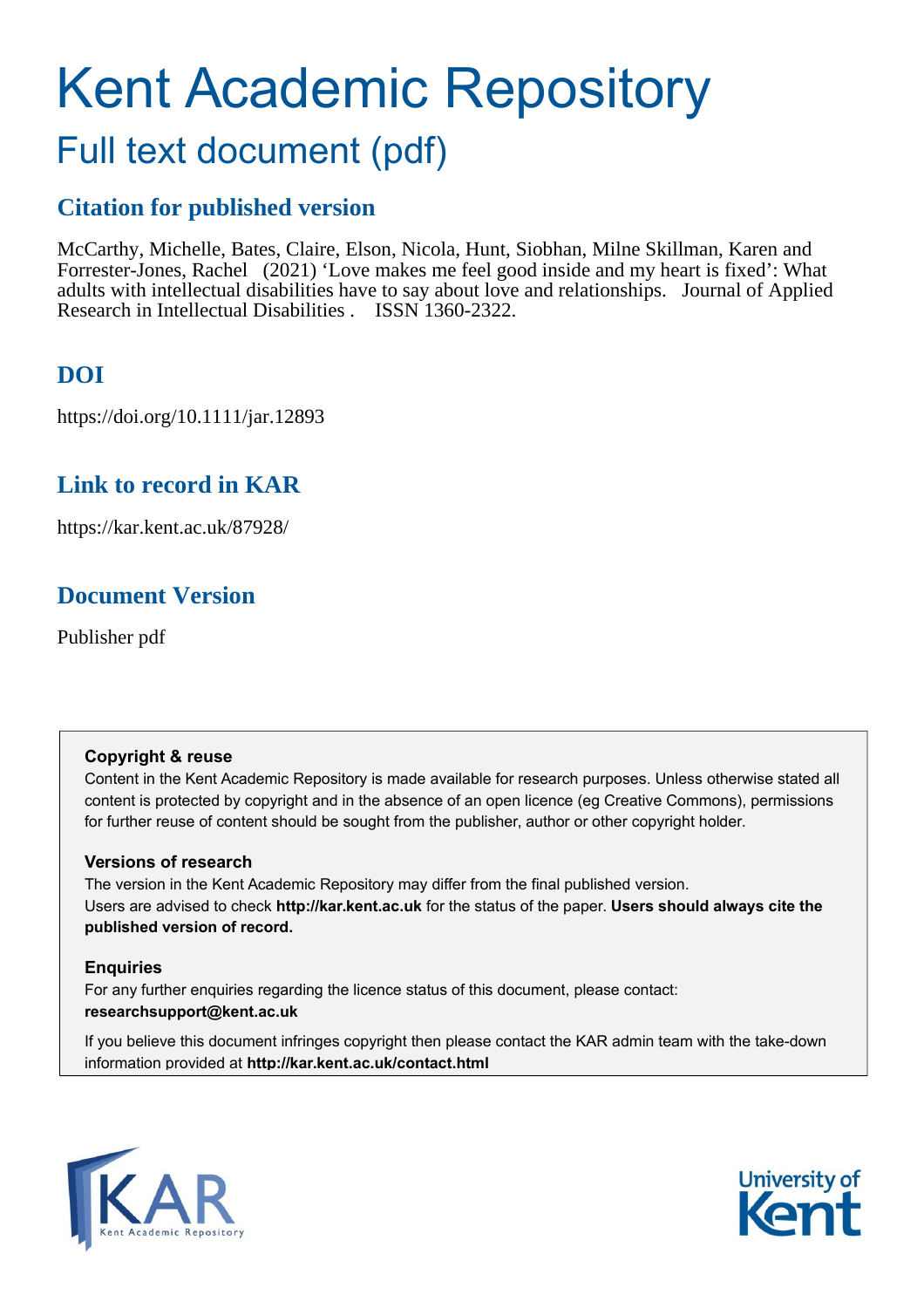DOI: 10.1111/jar.12893

#### **SPECIAL ISSUE**

## **'Love makes me feel good inside and my heart is fixed': What adults with intellectual disabilities have to say about love and relationships**

| Michelle McCarthy <sup>1</sup> $\bullet$   Claire Bates <sup>1</sup>   Nicola Elson <sup>1</sup>   Siobhan Hunt <sup>1</sup> |  |  |
|------------------------------------------------------------------------------------------------------------------------------|--|--|
| Karen Milne-Skillman $1 \mid$ Rachel Forrester-Jones <sup>2</sup>                                                            |  |  |

<sup>1</sup>Tizard Centre, University of Kent, Canterbury, UK

<sup>2</sup> Centre for the Analysis of Social Policy, University of Bath, Bath, UK

#### **Correspondence**

Michelle McCarthy, Tizard Centre, University of Kent, Canterbury, UK. Email: [M.McCarthy@kent.ac.uk](mailto:M.McCarthy@kent.ac.uk)

**Funding information** NIHR School for Social Care Research

#### **Abstract**

**Background:** Adults with intellectual disabilities have historically been hindered, rather than supported, in their desire to form loving relationships. This paper sought to explore with them what kinds of support they wanted in the 21st Century.

**Method:** Semi-structured in-depth interviews were conducted with 40 adults with intellectual disabilities in the United Kingdom.

**Results:** Participants placed a high value on having a partner and being supported to maintain and develop a loving relationship. The factors which constrained them in achieving this included a lack of social opportunities, barriers created by social care services and limits on them exercising autonomy. Facilitating factors included access to specialist dating agencies, strong family and staff support and opportunities to learn about relationships.

**Conclusions:** The importance of a loving relationship as a source of pleasure and meaning in the lives of adults with intellectual disabilities who are often disadvantaged in many other spheres of life is emphasised.

**KEYWORDS** adults, love, relationships

#### **1**  | **INTRODUCTION**

It is well established that historically it was very difficult for people with intellectual disabilities to have the adult relationships they wanted. The eugenic practices of compulsory sterilisation and institutionalisation with strict sex segregation, were imposed on people with intellectual disabilities in many parts of the world through much of the 20th century (Kempton & Kahn, 1991). Despite these most abusive of circumstances and the best efforts of those around them to prevent relationships, many people with intellectual disabilities still managed to have both sex and relationships, good and bad, heterosexual and same sex (McCarthy, 1999, Thompson, 2001).

In the past, adults with intellectual disabilities were simply not considered to have the same emotional, psychological or social needs for self-fulfilment as other people (Swango-Wilson, 2008). As Box and Shawe (2016) state, this view, combined with structural and organisational issues, restrict people with intellectual disabilities from forming relationships and thus leads to a denial of the human right to express their sexuality.

Despite the historic abuses they endured, finding a life partner was, and is, an important life goal for many people with intellectual

This is an open access article under the terms of the [Creative Commons Attribution](http://creativecommons.org/licenses/by/4.0/) License, which permits use, distribution and reproduction in any medium, provided the original work is properly cited.

<sup>© 2021</sup> The Authors. *Journal of Applied Research in Intellectual Disabilities* published by John Wiley & Sons Ltd.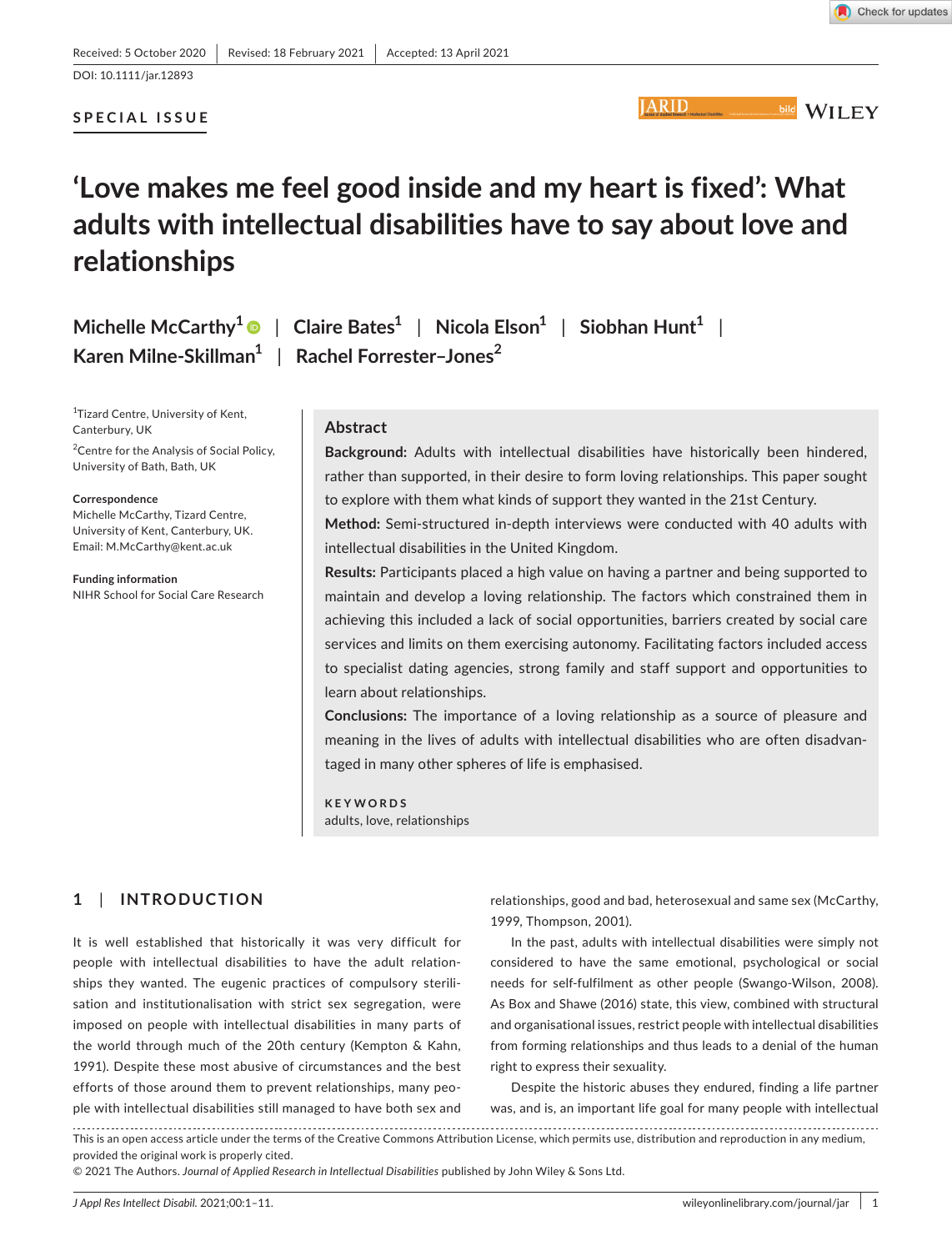**2 <sup>|</sup>** 

disabilities, as it is for other people (Bates et al., 2017; Rojas et al., 2016). Their rights to relationships and relationship support is enshrined in policy (e.g Care Quality Commission, 2019; Dept of Health, 2001), the law (e.g the Human Rights Act 1998) and international human rights treaties (e.g UNCRPD, 2006). Furthermore, fulfilling close relationships are widely recognised to be a key indicator of quality of life (Sullivan et al., 2016). Consequently, the need to support adults with intellectual disabilities in achieving their relationship goals is increasingly understood. Alongside this is the recognition that understanding the views of people with intellectual disabilities is critical to creating policies and practices that treat individuals as they wish to be treated. Nowhere can this be more important than the issue of personal and intimate relationships.

#### **2**  | **BACKGROUND AND LITER ATURE REVIEW**

Previous research has highlighted that the negative views of significant others present barriers to adults with intellectual disabilities achieving their relationship goals (Lofgren-Martenson, 2004; Rojas et al., 2016). The phenomenon of 'diagnostic overshadowing' which affects so many areas of life for people with intellectual disabilities, particularly health care (Harris & Sheehan, 2017) is also known to affect their sexuality and relationships. This means that their identity as a person with intellectual disabilities can get in the way of them establishing an identity as an autonomous adult with ordinary desires and relationship goals (Wilkinson et al., 2015).

Previous research has found that, when asked, adults with intellectual disabilities express positive views about relationships and say that they provide them with satisfaction, self-esteem and security (Sullivan et al., 2016). Their aspirations to be in a relationship have been reported to be strong, though many were aware that the 'prohibitive climate in which they lived' (Kelly et al., 2009:313) had a negative impact on their chances of success. Fulford and Cobingo (2018) noted in a thematic synthesis conducted in 2018 that people with intellectual disabilities both appreciated the support they received from paid and unpaid carers, whilst also resenting the limits sometimes placed on them when it came to friendships and relationships.

Lafferty et al., (2013) found that mutual support and companionship were important to their participants, and that the absence of relationships led to loneliness. Intimate relationships were also noted to be a pathway to social status and acceptance. Similar findings were found by English and Tickle (2018) in their qualitative metasynthesis of 14 research studies on relationships of people with intellectual disabilities. In addition, they found that the physical or sexual expression of love was not considered important by all participants, with some explicitly saying that they were aware that support staff or their families disapproved of this and reprimanded them for it. They found that people with intellectual disabilities often spoke of the restrictions placed on them by services, such as rules about no overnight guests and in general the relationship support they received was minimal.

In a different meta-ethnographic synthesis of qualitative studies published at the same time, Whittle and Butler (2018) reviewed 16 studies on sexuality and relationships of people with intellectual disabilities and found similar results. One of their key findings was that people with intellectual disabilities are often 'under others' power' (p.75) when it came to conducting their relationships, by which they meant living with service restrictions, being monitored, experiencing pressure to end relationships, etc.

This research study aimed to build on previous research by attempting to exploring relationship issues in some breadth and depth with 40 adults with intellectual disabilities in England.

#### **3**  | **METHOD**

The data for this study were collected for Study 3 of a programme of studies investigating support for adults with intellectual disabilities to form and maintain loving relationships. Other studies in the programme gathered data from 10 specialist dating agencies and 40 family carers and support staff. Findings from the other studies are reported elsewhere (Bates, 2020; McCarthy et al., 2020). The whole research programme ran from October 2017- April 2019.

#### **3.1**  | **Participants**

Forty adults with intellectual disabilities were interviewed: 20 men, 19 women and 1 said 'other'. Their ages ranged from 22–71.

75% (30) were white British, and 25% were from BAME communities (4 Black British, 4 Asian and 2 were of mixed heritage). This means that BAME people with intellectual disabilities were well represented in this study, as only 13% of the UK population is from a BAME community (Race Disparity Unit, 2020).

Just over half of the sample (23) were in a relationship at the time of the study. Five of the interviews conducted were dyadic, with both halves of a couple present. The rest were carried out with individuals.

Despite considerable efforts to recruit people with intellectual disabilities who had relationships with people of the same sex (whether they openly identified as gay or not), our sample was overwhelmingly heterosexual: 38 said they were attracted to the opposite sex, 2 to the same sex.

This research project incorporated a number of different elements of inclusive research practice: we had a paid consultation/ advisory group of adults with intellectual disabilities who met regularly to help shape the interview schedule. They also advised on how we might best recruit participants and helped extensively with dissemination through accessible events and producing video material.

All of the study participants had capacity to consent, which was sought using information sheets and consent forms, in easy read versions (including the use of pictures). Confidentiality, anonymity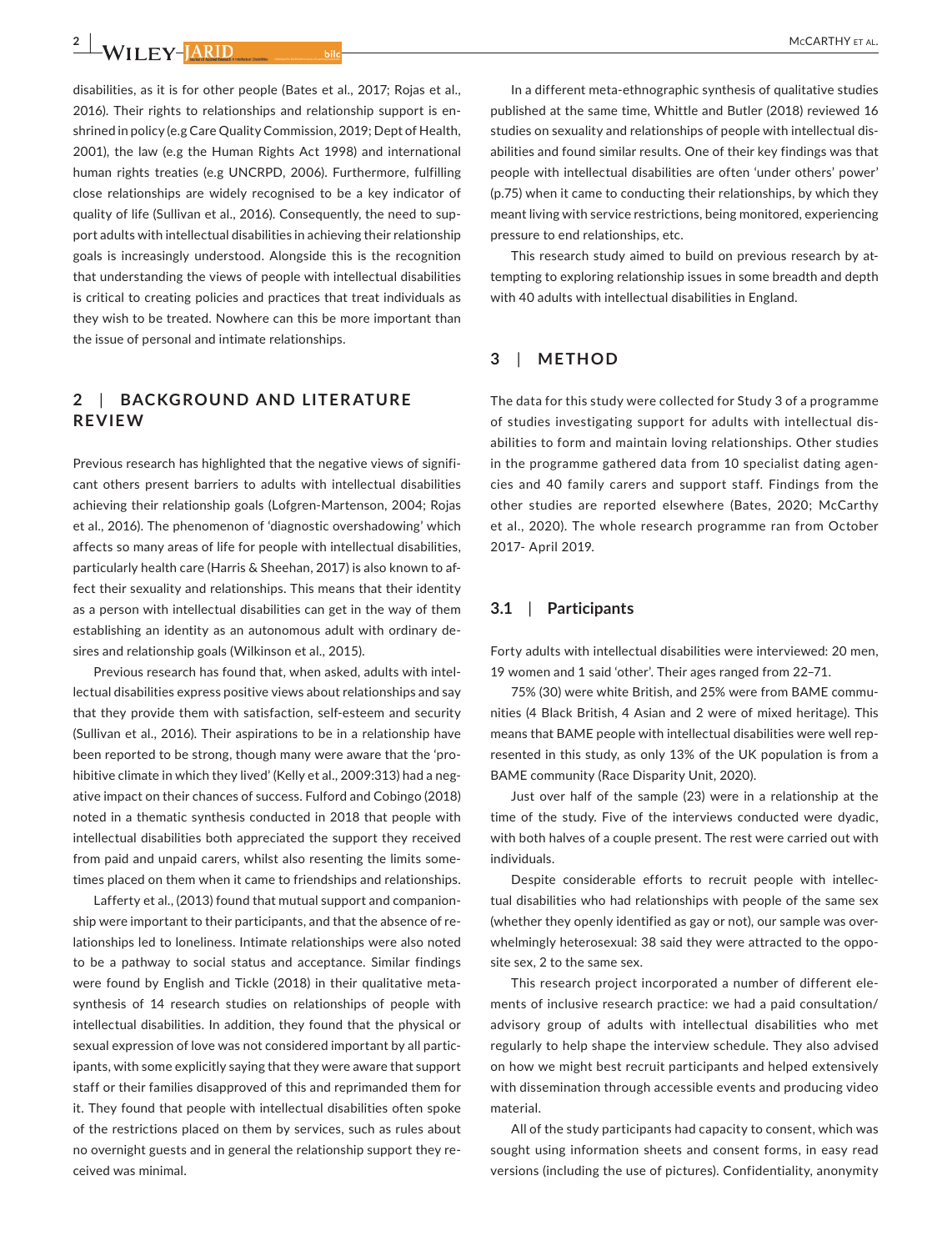and voluntariness were stressed to all participants before and during the study. We were aware that some participants might find it upsetting to talk about the difficulties they experienced in finding romantic relationships, so we arranged for support to be in place for them if they felt they needed it, though in the event, none did.

#### **3.2**  | **Data collection**

Semi-structured in-depth interviews were used in this research, because they have a focus and structure, but allow for the sometimes necessary deviation from the format, for example follow-up questions, re-phrasing for clarification. Thus, they offer an excellent opportunity for adults with intellectual disabilities to express their views (Ottmann & Crosbie, 2013).

Questions were devised to be relevant to the participants' experiences, as far as we could anticipate them and they were direct, specific and mostly open-ended. In long interviews, there are inevitably differences in depth of questions and answers. As intellectual disability is an umbrella term which encompasses a wide range of abilities and communication styles, certainly not all our participants answered all questions with the same degree of fluency or, indeed, interest. Some questions were relatively straightforward, for example *Do you know what a 'dating agency' is?*, whilst others were more abstract and complex *Can you say what love means to you*?

Hollomotz (2018) argues that researchers can get the most from people with intellectual disabilities by respecting what they have to offer and having faith in their ability to give accurate and meaningful accounts. This was the underpinning principle of this research project. We found that our participants were generally very willing, and able, to articulate what love and loving relationships meant to them. They also had insight into what the main barriers were for them in meeting partners and sustaining relationships and ideas for how they could be overcome.

Interviews were generally long, with an average length of 68.2 mins (range 23–100 mins). There was no particular difference in the length of the interviews of women compared to men (average 67.2 mins vs 65.2 mins), but, as might be expected, the interviews of couples were considerably longer than those of individuals (average 82.4 mins). It is recognised in the literature that people with intellectual disabilities may not be able to concentrate in research interviews for long periods and researchers should be alert to this (Hollomotz, 2018). In this research study, all interviewees were offered short breaks and/or the option of continuing the interview on another occasion, but few wanted to do so. Most of our participants were very engaged with the topic of the interviews, they wanted to share their views and thus gave their time generously. Previous research suggests that people with intellectual disabilities often want to engage in research to help improve the quality of lives of other people with intellectual disabilities (McCarthy et al., 2017, McDonald et al., 2013.

#### **3.3**  | **Data analysis**

The stages of data analysis were as follows: interviews were audio recorded and transcribed. Two researchers independently reviewed and used open coding on each transcript using the thematic analysis procedure outlined by Braun and Clarke (2006). Codes were discussed between researchers and a high level of agreement was found in the initial codes. As stated by Braun and Clarke in their later work on thematic analysis (2019:592) coding involving more than one researcher should be 'collaborative and reflexive, designed to develop a richer more nuanced reading of the data, rather than seeking a consensus on meaning'. In this instance, however, through discussion and reflection, we found it relatively easy to reach consensus. Axial coding was used to identify the connections amongst the open codes. The resultant codes were clustered into sub-themes, and sub-themes were then grouped in terms of similar meanings across all participants, so that main and over-arching themes could be created which reflected the whole group.

The thematic analysis sought to offer a detailed understanding of both the themes which emerged across interviews and from the individuals' own accounts, in an attempt to build up a particular pattern of shared meaning across the whole data set.

As with all successful qualitative analyses, the authors sought to make defensible inferences from the rich, first person accounts of the lived experiences of participants. Whilst we did not engage in formal respondent validation or member checking, as a strategy for achieving trustworthiness and credibility the authors widely shared their findings with people with intellectual disabilities through accessible workshops and videos $^1$  and it has been clear that many recognised their own experiences in our research findings. For example, we held two half-day workshops in different parts of the United Kingdom. Interest in these was very high, with demand for (free) tickets exceeding supply. At each event, we had approx. 50 people with intellectual disabilities, some with staff or family support. We presented the research findings in an accessible way, using easy read information and video and facilitated small group discussions to get people's feedback. Many of the participants with intellectual disabilities contributed from the floor, speaking of their own experiences, which resonated with those of the research participants.

#### **3.4**  | **Ethical issues**

A favourable ethical opinion was obtained from the SCREC (Social Care Research Ethics Committee) REF No 17/IEC08/0053. There were no particular ethical concerns identified by the REC.

<sup>&</sup>lt;sup>1</sup>One video features existing dating agency service providers and people with intellectual disabilities who have used their services. It can be viewed here [https://](https://vimeo.com/336573029) [vimeo.com/336573029](https://vimeo.com/336573029). The other, more general video made for, and with, people with intellectual disabilities discussing how important relationships are for them is available here <https://vimeo.com/332887161>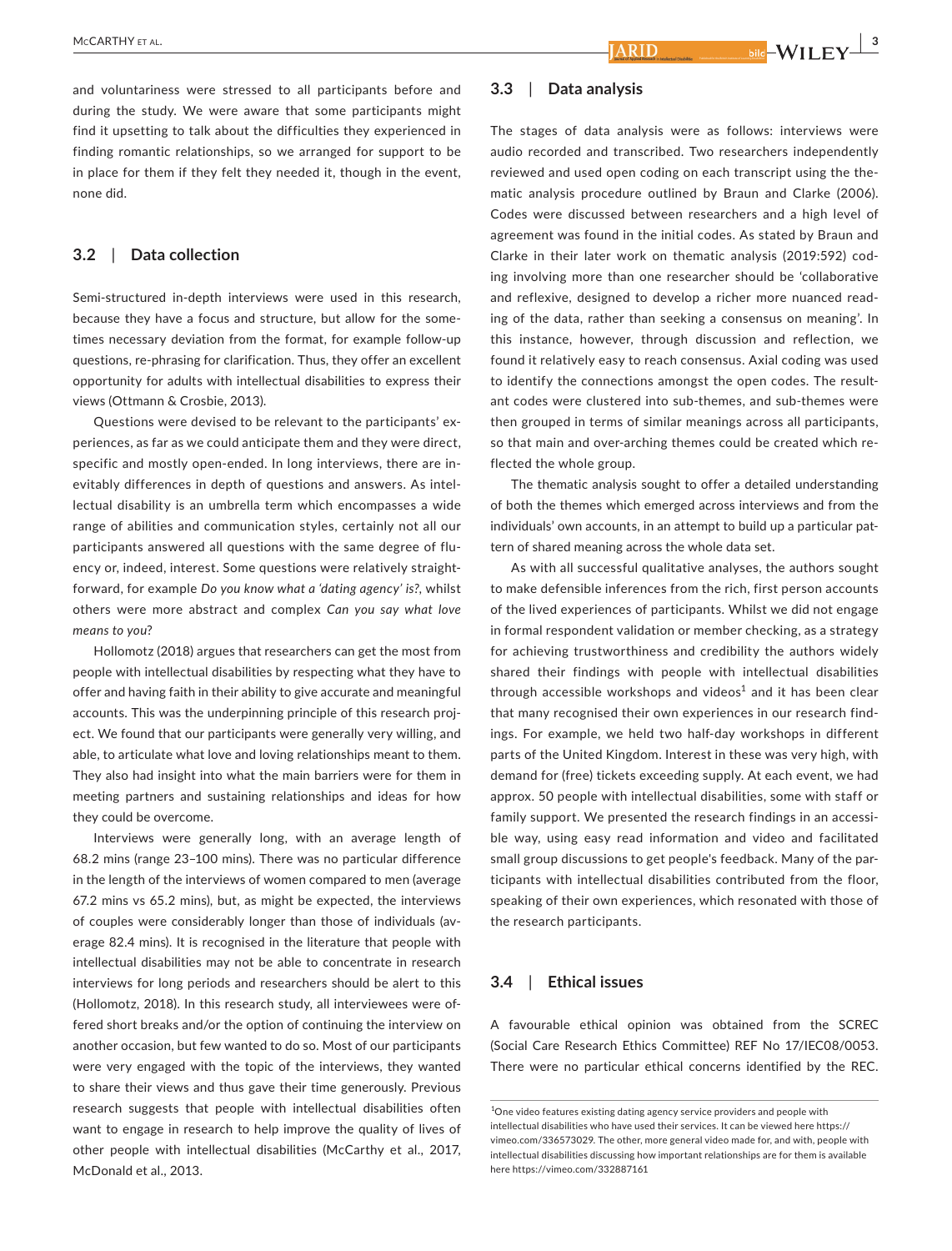**4 <sup>|</sup>** 



Participants were recruited via adult social care agencies and were thus introduced to the study by known and trusted workers (McDonald et al., 2013). To counteract any possible resulting acquiescence, the research team ensured that they went through participant information and consent procedures slowly and carefully with each individual.

The main ethical issue which arose during the course of the study was the debate amongst the research team about the ethics of interviewing established couples separately or together. We could see ethical arguments for and against both methods (e.g one half of a couple feeling inhibited to speak openly about their partner whilst they were in the room vs the discomfort of a researcher interviewing someone alone, already knowing personal things about them, because their partner had mentioned them in a previous interview). This had not been picked up as an issue by the ethics committee, so it was up to the research team to determine. In the end, the research team decided it was best to interview couples separately, except where they expressed a strong wish to be interviewed together (which 5 did). Time constraints and our wish to include as many participants as we could prevented us from adopting the method employed by Lafferty et al., (2013) in their similar study, namely interviewing people both as couples *and* separately.

#### 3.4.1 | Findings

As Figure 1 demonstrates, the main over-arching theme of the findings was the very high value our participants placed on having a loving relationship. Within this, there were two main strands of findings: factors which constrain and factors which facilitate relationships.

#### *The importance of having love in your life*

Most of the participants, men and women, those in relationships and those who were single, strongly stated that love, and having a loving relationship, was very important to them. They were also able to articulate why. One or two participants gave humorous or playful answers, for example:

> Love is… saying cute names… when I say I love my girlfriend, I love her like she's my universe, she's everything…But like, I always say to her, "I love you until infinity and beyond, no return." She can't beat that. You can't beat infinity.

But most people spoke seriously about the importance of love in the abstract and the actual consequences of being in a loving relationship. For example, people described mutual support as being very important:

> I'm loving the relationship, because we both help each other when we're out together. I like that situation, that's what encourages me more to keep it going.

> Someone who cares about me, has my back, enjoy moments with, be with someone I really like and who feels the same about me.

Others emphasised the confidence and self-esteem they got from being in a relationship:

It makes you feel confident, it makes you feel happy.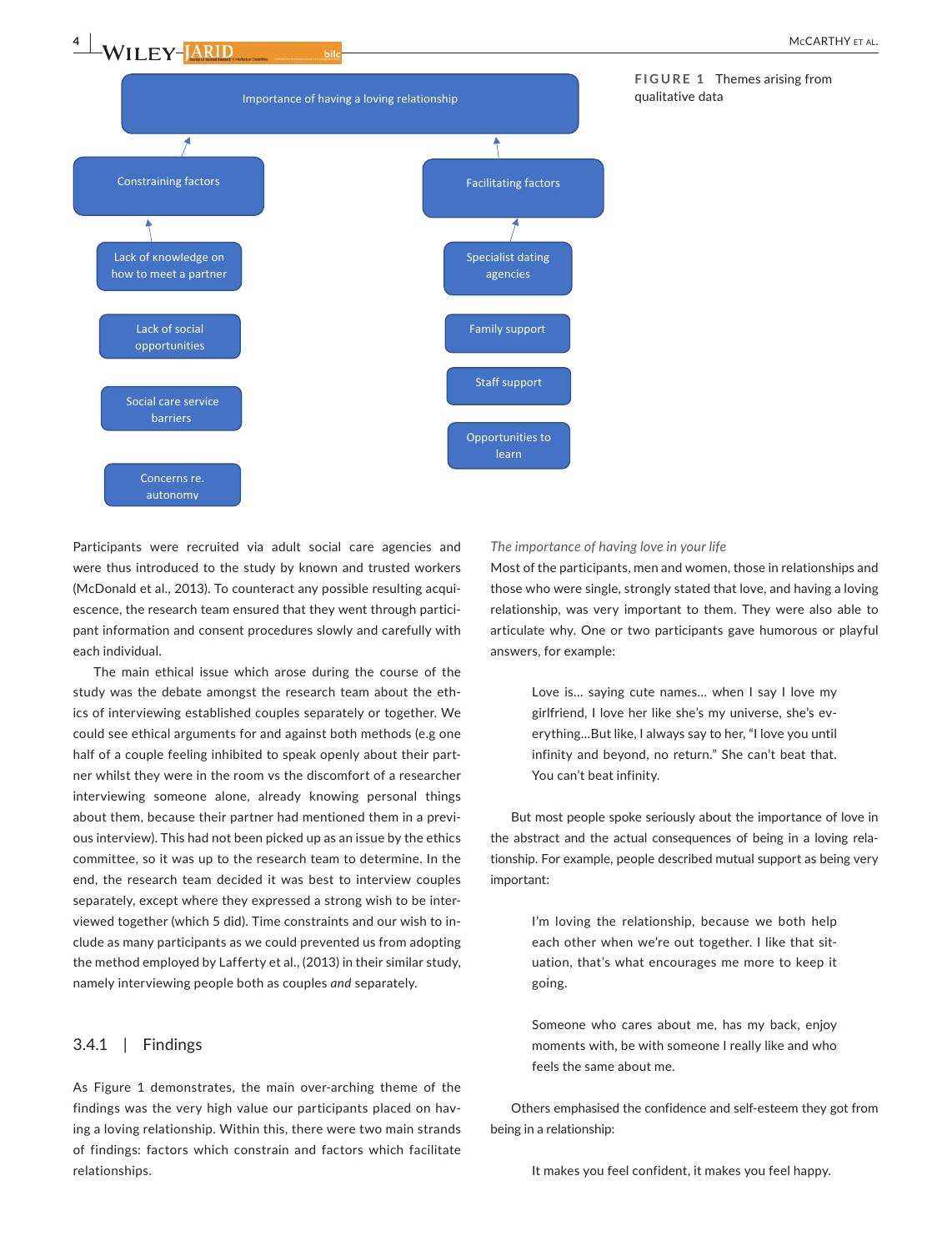It feels good that there's someone you can come back home to and someone you can grow old with.

Some participants placed a high value on what they personally gained from their relationship:

> Someone to care for you, help with your ups and downs. Someone to comfort you and hug you, tell you everything's going to be okay and that. Yeah, it's just really nice to have that.

Whereas others concentrated more on what they felt they were able to offer the other person:

Love to me is caring for people. No, caring for a person.

I like buying things and stuff like that, or…like taking them out for a meal…surprising them or buying them flowers and stuff.

If she's not well, I make sure she's alright.

Many participants were able to describe, not so much the practical, mutually supportive aspects of relationship, but rather they expressed the sheer joy of loving and being loved:

> I would say if others have the opportunity to achieve what we have, then I would say grab it with both hands and don't waste time.

I say, love is a wonderful thing.

Love brings you happiness, brings you contentment.

Love makes me feel good inside and my heart is fixed.

As might be expected, many of our participants had lived for long periods of their adult lives without a partner, and thus they were well able to articulate the feelings that came with living without love. They described how their lives were diminished through loneliness:

> I lived on my own for ten years and that was very lonely.

> Sometimes I get lonely and I think if I had got somebody who I could trust it would make me more happier.

> I can't imagine spending the rest of my life on my own, growing old on my own, I don't think it would be the nicest place.

Others described how their lives were diminished through the feelings of exclusion they experienced by not having a normative adult relationship for long periods or permanently:

> I felt so excluded because I wasn't having the babies, I wasn't living with anyone, in a relationship with them. I was off on my own. I felt so excluded.

I had to find myself jealous of everyone else.

The fact that people generally placed a high value on being a relationship did not mean that they were unaware of the downsides. Some families and staff members who took part in the linked projects in this research programme felt that people with intellectual disabilities often were unrealistic about relationships, having an overly romanticised, 'Disney' view of relationships (Bates et al 2020), but we found that was generally not the case when we spoke to people with intellectual disabilities themselves. On the contrary, they had a balanced view and were not blind to the realities of relationships. Indeed, some had had past relationships which were abusive, difficult and very challenging:

> My ex-husband – we had a child together, but he was such a horrible man, he was abusive and a cheater. He cheated on me loads of times when I was pregnant.

> The police came and everything, he got arrested and I got a junction<sup>2</sup> out of him as well

Others, who had not necessarily had such negative experiences, nevertheless had insight into the different phases and stages that longterm relationships go through. People understood that the efforts made at the outset, may not be sustained, for example:

> You dress up all nice for the first date and by three months, you're in your leggings with no makeup on.

Some participants used metaphor and simile, for example '*Love is like a roller*-*coaster*' to describe the process and others understood that sometimes effort and determination was required to sustain a relationship:

> We do have our ups and downs, we have our differences, but the key thing is just work through it, no matter how tough or bad the situation is.

As can be seen above, despite their intellectual and communication challenges, many participants had, and were able to articulate,

**Example 1**  $\frac{1}{2}$  bild  $\frac{1}{2}$  WILEY  $\frac{1}{2}$ 

<sup>&</sup>lt;sup>2</sup>A legal injunction, which will state that someone must keep their distance and refrain from contact.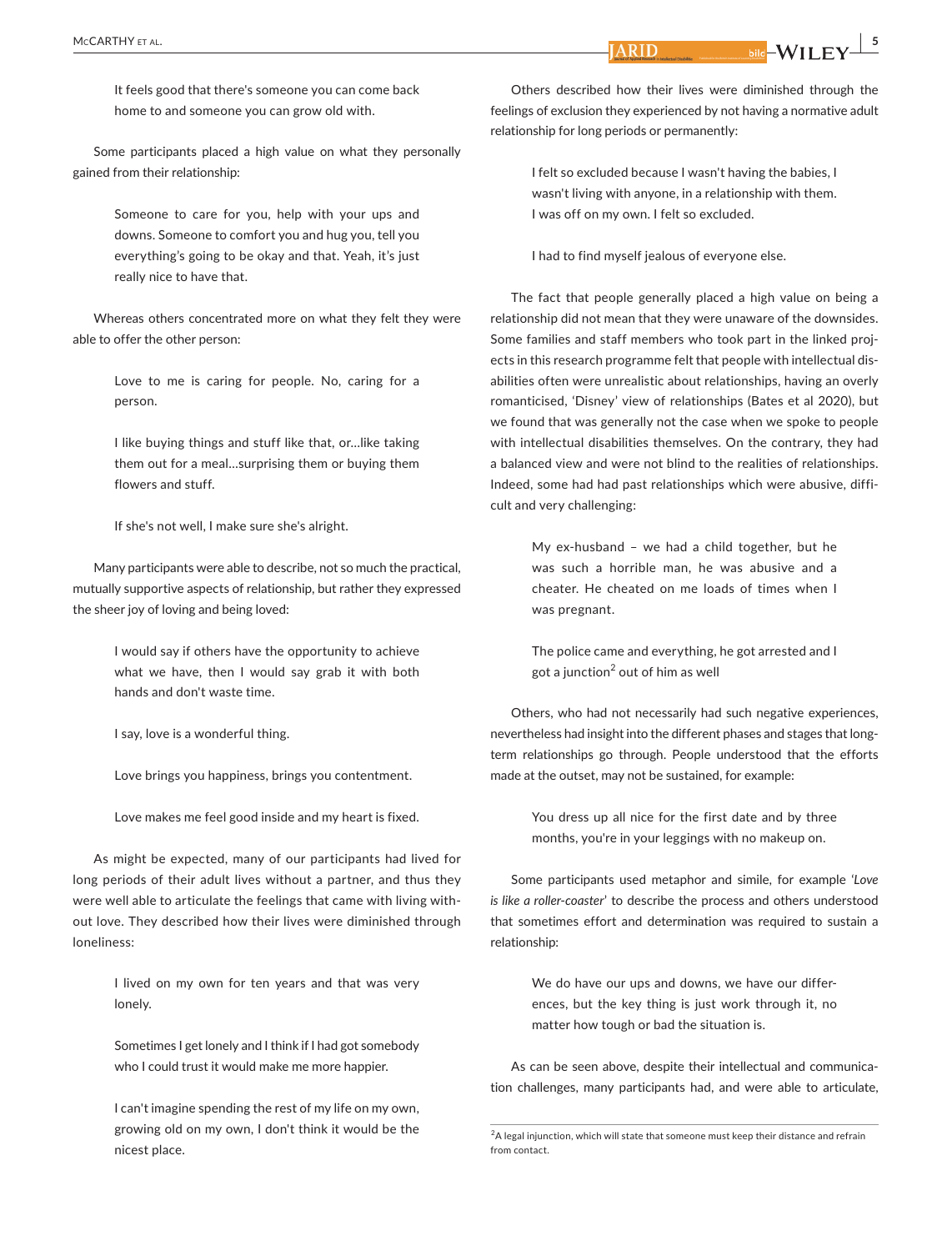**6 <sup>|</sup>** 

a sophisticated understanding of love and loving relationships. They were also able to say what either prevented or supported them, and their peers, from achieving their goals.

#### 3.4.2 | Constraining factors

#### *Lack of knowledge on how to meet a partner*

The first thing which made it hard for participants to realise their relationship goals was that many simply did not know how to meet a partner in the first place and they had not been supported to find out. Some had tried to be proactive and opted for the only avenues they were aware of, that is mainstream dating sites or introduction services like speed dating. For all our participants, such mainstream, especially online, dating experiences proved to be very negative. Actual dating agencies were prohibitively expensive and mainstream speed dating proved to be a frustrating experience:

> You have to be really, really quick, it was like a job interview…it didn't work, because it takes me about half an hour to get my words out.

None of those who had tried online dating had positive experiences:

It was extremely bad, I think it's full of weirdos out there.

I have been on Tinder, but I didn't have a very good experience. This guy said he liked me and all that, then he started to send me pictures of his you-know-what.

Either through personal experience or through hearing about the experiences of others, participants felt that the risks of online dating outweighed the benefits for them:

> You never know if they're going to be a paedophile or a murderer.

> It could be somebody pretending to be somebody else.

#### *Lack of social opportunities*

A particular issue for our participants was a lack of naturally occurring opportunities to meet potential partners. They spoke of a lack of social opportunities; a perennial problem, but one that has become worse since austerity cuts to social care services (Malli et al., 2018). Those who lived outside big cities found that a lack of public transport curtailed any social opportunities they might otherwise have been able to attend. Similarly, a lack of finances was also a barrier, with many simply not being able to afford relatively modest activities ('*It costs £12 for cinema ticket in town*, *I can't afford that*'). Very

few of our participants were employed and thus were not able to meet a potential partner at work, as many people do (Nolsoe, 2020). Though some attended educational or day opportunity services, they invariably had known the other people there for many years, sometimes from their school days and so tended not to see them as potential dating partners.

#### *Social care service barriers*

Many of our participants felt that staff numbers were a constraint on their freedoms:

> If I want to see my boyfriend, it depends on the staffing really. It depends on how many staff is on, cause there is six of us living here now and, you know, we need all the help we can get from staff- there's a diabetic, there's autism, there's other people with learning disabilities, it's hard.

Staff shift patterns were also cited as reasons why people with intellectual disabilities could not socialise in the way they wanted to, with social events finishing too late in the evening for day staff to continue to support people.

Social care staff have to abide by the rules and regulations of their employing bodies when it comes to people with intellectual disabilities having their partners stay overnight (Bates, 2019). In this study concerns were reported about the rights and privacy of any co-residents, when one person in a household wanted their partner to stay over (not something that other adults tend to worry about when they live in shared houses). Partners staying over also raises potential safeguarding concerns and thus many people with intellectual disabilities find their freedoms in this area restricted:

> If I want to stay with my boyfriend, I have to clear it with staff and I think they have to do a check thing or something. And do a safeguarding if I'm staying out.

Some of our participants expressed concerns that the staff who supported them were not proactive in offering relationship support. By this, they meant that staff did not offer support (though may give it if requested), nor was it a subject that was regularly talked about. Consequently, people did not know what was and was not reasonable for them to expect:

> 'I don't know how much support staff can give me around relationships.

Similar concerns about a lack of proactive support were made by the parents and family carers in our linked study (Bates et al in preparation).

Other participants seemed to have a clearer idea about what they wanted and expected from staff and were frustrated when such support was not forthcoming: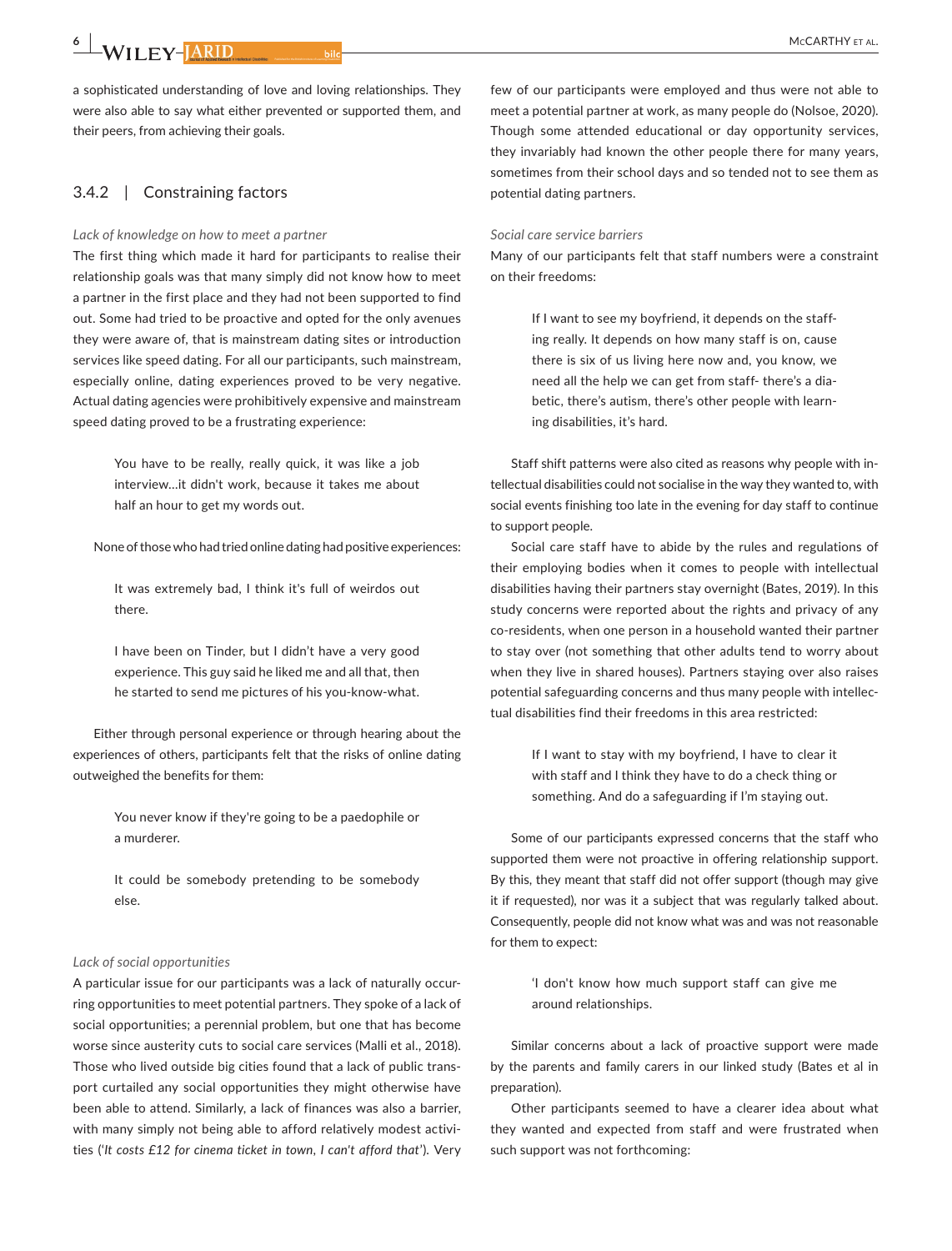**Example 1**  $\frac{1}{2}$  bild  $\frac{1}{2}$ 

Staff should have done more…and they're supposed to… Like maybe assist you more to find someone, to go out there and help you. And if they couldn't do it, then try and find someone else who could do it.

Some participants expressed concerns about staff not being the right sort of person for them to talk to. This was sometimes because of age differences, for example '*if they were older*…*if they had been through things*, *it makes much difference*. *But if they're young*, *they don't understand'* or where women with intellectual disabilities wanted support from women staff, for example '*I wouldn't want to talk to a male*, *because it's like woman*-*to*-*woman is better*'.

#### *Concerns regarding autonomy*

The final constraining factor which emerged as a strong subtheme related to the adults with intellectual disabilities expressing concerns over infringements on their rights to exert their autonomy. They complained about surveillance, lack of privacy and interference:

> Being too watching, too overpowering and interfering as well'.

> I just don't get no privacy with my boyfriend…staff make sure that I'm ok and make sure we're fine and stuff like that.

> I need to tell them [staff] beforehand what I'm going to do and everything.

Some participants expressed in strong terms (deduced from their tone of voice, the emphasis in their speech) their resentment at both support staff and parents making decisions about relationships for them, for example:

> I've experienced that often… having people overpowering me, deciding things for me.

A minority of the more articulate participants were able to explain how being prevented from making their own decisions was, in effect, preventing their personal growth into autonomous adults:

> I know my family care, but they shouldn't stop me, because I'm an adult, like I'm human, let me make my own mistakes and then I know, okay, that was a mistake… But I don't know if it's going to be a mistake if I don't try…

#### 3.4.3 | Facilitating factors

Participants were also asked what kinds of positive relationship support they had received and/or would like to receive. This was

felt to be important because those who support people with intellectual disabilities need to know what kinds of help they actually appreciate.

#### *Specialist dating agencies*

The first issue raised was strong support for dating and friendship agencies especially for people with intellectual disabilities (see McCarthy et al., 2020 for more details.) Unlike their experiences with mainstream dating services, which were very aversive (see above), the specialist agencies were found to be very supportive:

The support we had was fantastic.

They'd sit… a few tables away, so we had the support, but we didn't have someone sat in between us over a candlelit dinner.

However, it is important to note these services did not work for all our participants. There were particular difficulties for people with mild intellectual disabilities who complained about being matched for a date with people less able than themselves; the agencies generally had far more male members than female, meaning that heterosexual men could wait a long time for a date; likewise those who were looking for same-sex partners were similarly disadvantaged.

#### *Family support*

Some participants found strong support from their own families, and for the most part they were talking about their parents, though occasionally an adult sibling was mentioned. They described receiving both practical and emotional support to seek out a partner and to maintain a long-term relationship, up to and including marriage (though this was rare):

> We're very blessed in the sense that we have enough support, we have… We've got a good family network.

> My mum was just absolutely wonderful when we wanted to get married…really, really supportive.

Occasionally participants would explicitly say that they only sought relationship support within the family, for privacy reasons:

> I'll talk it out with my mum…I don't want to get the staff involved, because it's a family affair.

#### *Social care staff*

Some people with intellectual disabilities gave the impression of strong and warm relationships with social care staff in which they felt supported with respect to their relationship: '*Staff are really happy for me*, *as long as I am happy*, *they're happy as well*'.

Others described staff as approachable and sources of sound guidance, for example '*I can talk to the staff…they do give good advice*'.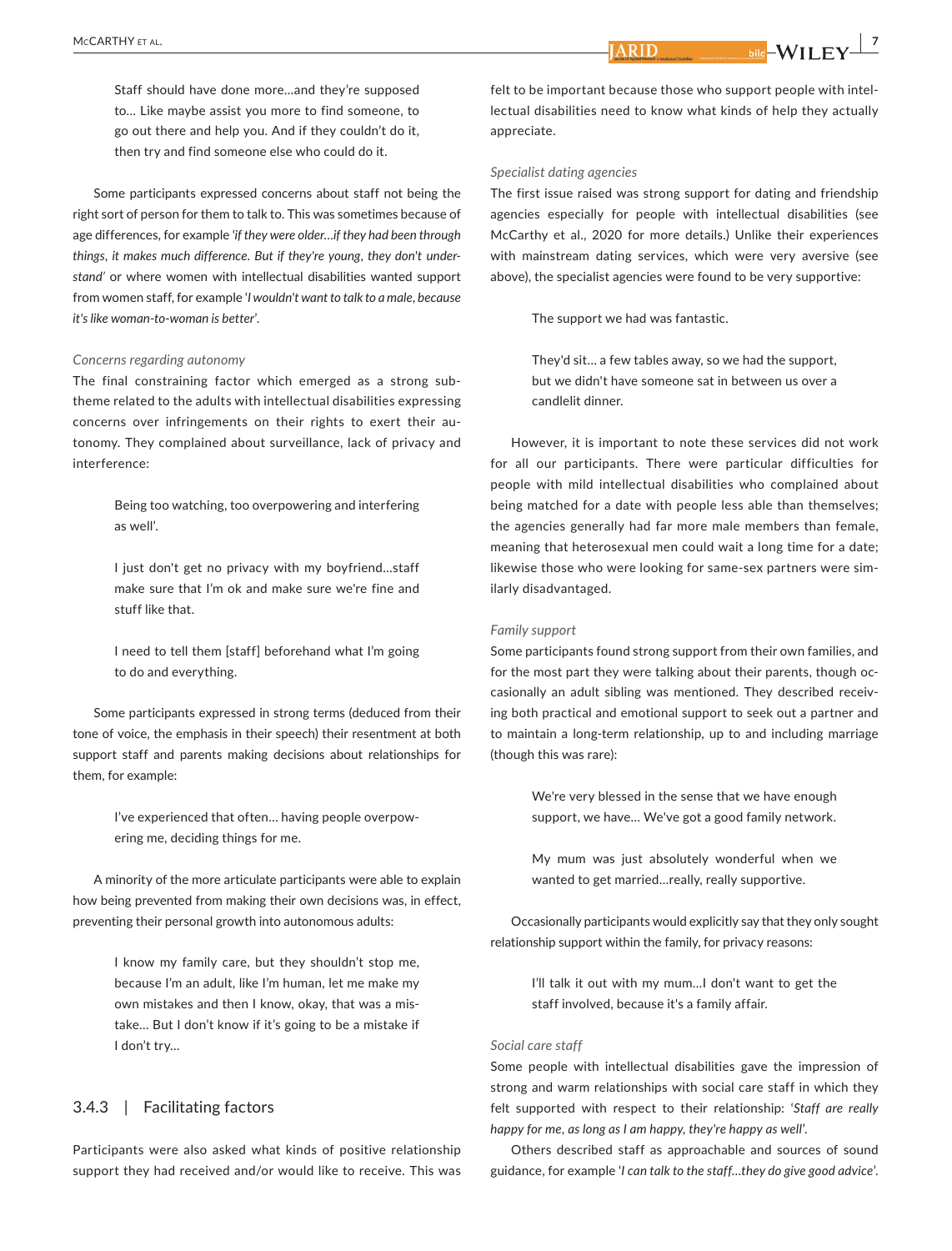As with some parents, some support staff were willing and able to offer the practical support that some participants needed to be able to maintain their relationships:

> Staff make sure that I make arrangements to meet him and, you know, give me the support, the time and everything, yeah, they're very good.

#### *Opportunities to talk, share and learn*

Some participants spoke very positively about the opportunities they had been given to learn about relationships, including educational workshops, support groups, attending events designed to facilitate discussion about all aspects of adult relationships, for example '*It's good to talk with other people and you can see you are not the only one with this problem*'. Some of these opportunities were provided by the same organisations who ran the specialist dating and friendship agencies, others were provided independently, for example by the *Supported Loving*<sup>3</sup> network.

#### **4**  | **DISCUSSION**

The importance of this research lies in the dual nature of the exploration - on the one hand we explored with people with intellectual disabilities the practical support they wanted and needed to find and maintain relationships. But more significantly, we attempted to do something which is all too rarely done with people with intellectual disabilities, that is, to explore their inner world. We asked abstract questions about what it means to love and be loved and many of the participants were able to reflect on and address these questions. As can be seen above, (and occasionally elsewhere, e.g Turner & Crane, 2016) their responses suggest that their romantic and emotional lives are as rich as anyone else's.

Whilst people with intellectual disabilities, like everyone else, have the right to be protected from actual abuse as far as is reasonably possible, there is no logical, moral or ethical reason why they should be protected from the 'everyday' highs and lows of relationships. Adults with intellectual disabilities will, like everyone else, sometimes make bad choices, sometimes choose a partner who turns out to be a grave disappointment, may love someone dearly, but still get their heart broken. These things are part of the human experience and whilst painful, there is no reason to prevent adults with intellectual disabilities from exposure to them. (In 2016, Spanish researchers recognised this fundamental point by calling their study on relationships and people with intellectual disabilities '*Being alive*' (Rojas et al., 2016)). Whilst professionals and parents often emphasise the risks inherent in dating and relationships (see for example Rushbrooke et al., 2014), adults with intellectual disabilities themselves tend to emphasise the benefits and in this research project, they had a generally positive view of relationships

as life enhancing. They did not, on the whole, see relationships as being a source of potential disappointment, unwanted pregnancies or sexual abuse, as support staff and family carers often do (Bates et al 2020). It is important for those who support adults with intellectual disabilities to recognise and work with this tension, as otherwise questions need to be asked about whose agenda and best interests are being served. Hollomotz (2011) has convincingly argued that having sexual vulnerability as the dominant discourse does not ultimately serve the best interests of people with intellectual disabilities.

It was apparent in this study and has also been found elsewhere (Björnsdóttir et al., 2017; Lofgren-Martenson, 2004) that support staff and family carers often act as 'gatekeepers' in the lives of adults with intellectual disabilities. In this study, they were sometimes gatekeepers of experiences, in that they sought to protect adults from risks commonly faced by other adults, as well as prevent them from having normative life experiences, for example partner spending the night, going out late in the evening. They sometimes acted as gatekeepers of knowledge, in that in that people with intellectual disabilities were not given the full information they needed about social and dating opportunities. They also sometimes acted as gatekeepers regarding basic rights of individuals, for example by not informing people with intellectual disabilities of their rights to autonomy and privacy and their right to protest against unfair treatment.

This study has implications for improvement in policy, practice and attitudes. Our findings suggest that the most effective thing for those who support people with intellectual disabilities would be to seek to reduce or eliminate the constraining factors outlined above. This would involve having (proactive and reactive) conversations with people with intellectual disabilities about how they might be able to meet a partner. If this were part of individuals' formal support plans it would give it more priority and be acknowledged by all those around them that it was a valid and important concern. This should go hand in hand with seeking to facilitate more social opportunities with a range of people. In the United Kingdom, legislation (e.g., the Care Act 2014) now recognises the reduction of isolation as an eligible support need; therefore, such help should be provided if individuals need this.

Family carers and support staff may understandably feel powerless to address the issues outlined above regarding understaffing, staff shift patterns and the rules and regulations which inhibit relationship formation and maintenance. However, what they can do is to make sure that senior managers and commissioners of such services are made aware of the impact of their decisions and actions and seek to hold them accountable. The Care Quality Commission has published guidance on what is expected in this area; inspectors can ask questions and providers can be held accountable if not supporting sexuality and relationships (CQC 2019).

Family carer and support staff can also play an important role in empowering people with intellectual disabilities to find their own voice and to speak up and speak out about the conditions they face

<sup>3</sup> For details of the *Supported Loving campaign*, see [https://www.choicesupport.org.uk/](https://www.choicesupport.org.uk/about-us/what-we-do/supported-loving) [about-us/what-we-do/supported-loving](https://www.choicesupport.org.uk/about-us/what-we-do/supported-loving)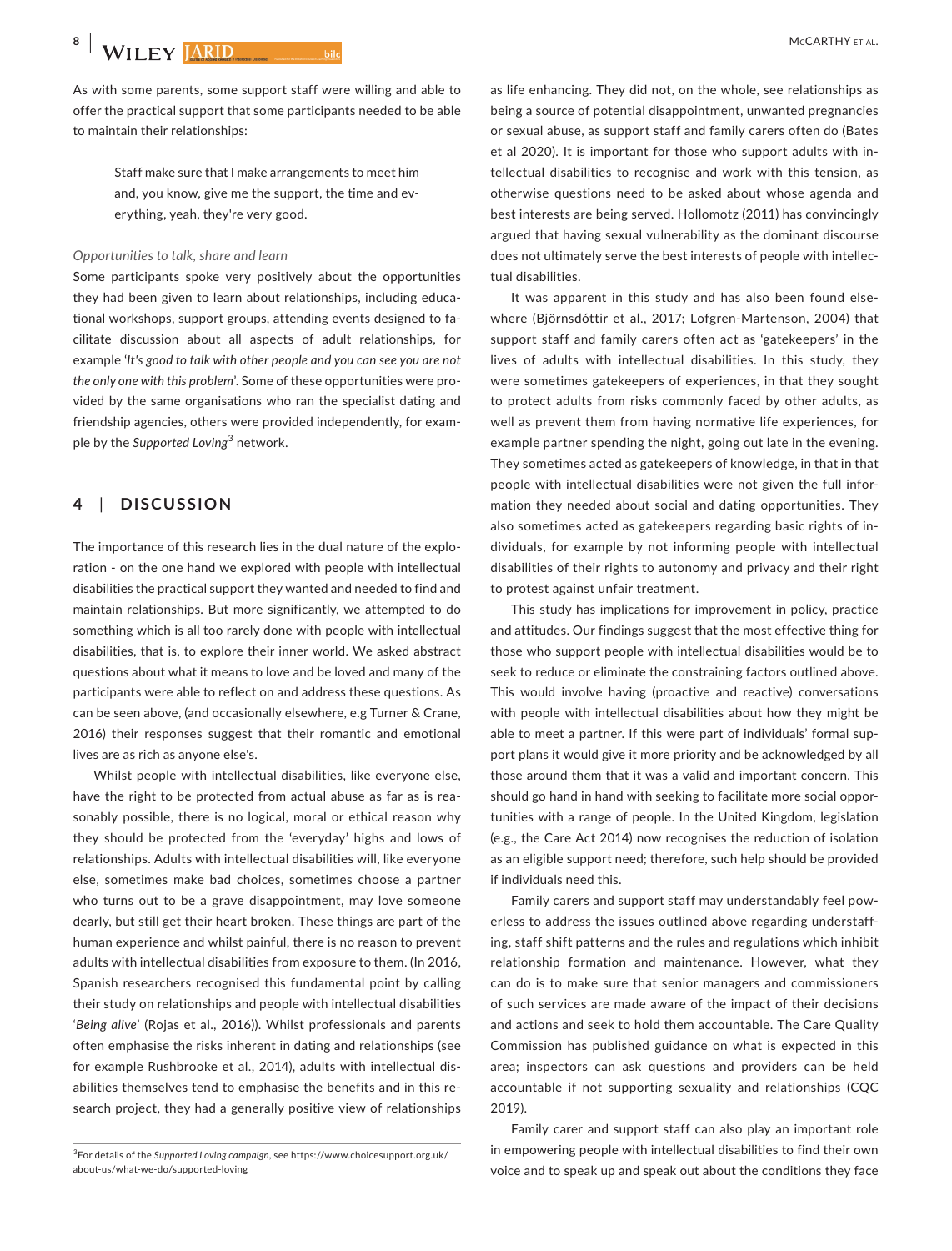and the resulting impact on their lives and relationships. Finlay et al., (2008) point to the importance of (amongst other things) paying attention to the small, frequent everyday areas where choices can be respected and decision-making enhanced. In the other studies linked to this project, staff and family carers gave examples of how they empowered people with intellectual disabilities by genuinely listening to their concerns and desires and trying to be careful not to abuse the influence and power they inevitably had over their lives (Bates et al., 2020a, b). This is clearly linked to the concerns raised by people with intellectual disabilities in this study about autonomy and how they are prevented from exerting choice and control over their lives.

The corollary of eliminating the constraining factors is to simultaneously seek to build on the facilitating factors outlined above. Some of our participants spoke very warmly about the relationship support they had received from individual staff or family members and it is clear that many others would appreciate the same kind of assistance and encouragement, in both practical and emotional ways.

There was low representation of people with intellectual disabilities who wanted or had same-sex relationships in this study, which was disappointing to the research team who made concerted efforts to recruit a diverse sample. The relationship needs of people with intellectual disabilities who are not heterosexual remain relatively unexplored, though sexual activity of men with intellectual disabilities who have sex with other men has received considerable attention, but more so in the past rather than now (e.g. Thompson 1994, Cambridge, 1999). The lives of women with intellectual disabilities who are romantically and sexually interested in other women continue to be under-researched (Wilson et al., 2018). Bisexuality amongst people with intellectual disabilities has also received very little attention, with Bates, 2020 a notable exception.

It has been noted in the literature that ' there is not a prominent body of research about people with ID who either identify as lesbian, gay, bisexual, transgender, intersex or are questioning (LGBTIQ) their sexual orientation' (Wilson et al 2016:172) and the study reported here does very little to change that. In one of the linked studies, we reported on innovative practices within specialist dating agencies that embraced equality and diversity in both gender identity and sexual expression (McCarthy et al., 2020). However, in this study, gender identity was not discussed by participants at all (even by the person who identified as 'other') and sexual expression was almost entirely spoken about in in terms of couple relationships, not in a broader context. Even within the data on couple relationships, there was relatively little said on gender roles and gendered behaviour, other than abusive relationships being reported more (but not exclusively) by women.

Finally, our participants spoke very highly of specialist dating and friendship agencies (which often also provide educational and social events) and this points a clear way forward. Where these exist locally, then their use is strongly recommended for as many people with intellectual disabilities as want to join them. Where they do

not exist locally, then both staff and family carers are encouraged to consider working with people with intellectual disabilities to form their own services. Evidence suggests that the existing services are very willing to share expertise and assist others in setting up their own services (McCarthy et al., 2020) and the authors have a produced a video to encourage the development of this service model (see the footnote on p.x for details).

#### **5**  | **LIMITATIONS**

Our participants were a self- selected group and so it is unsurprising that people who chose to participate in research about relationships were interested in, and valued, them. Also just over half of our sample were in a relationship at the time of their participation, a much higher proportion than is usual for adults with intellectual disabilities (Emerson et al., 2005). Therefore, their views and experiences should not be seen as being representative of all adults with intellectual disabilities.

The minimum age for participants in this study was 18 (a condition of the funding) and it is regrettable that we were not able to recruit anyone in the 18–22 age range. Future research into the experience of those with intellectual disabilities in this early stage of adulthood is important. In the general population, first and formative romantic and sexual relationships are known to have a lasting impact on people's lives (Reissing et al., 2012; Collins, 2003) and thus, it is important to have a better insight into these for people with intellectual disabilities.

By choosing interviews as our research method, we have effectively excluded those with more severe and profound intellectual disabilities. Their experiences when it comes to intimate relationships thus remain under-researched and under-valued.

#### **6**  | **CONCLUSION**

Historically, the emotional and psychological needs of people with intellectual disabilities have been neglected (Sant Angelo, 2000), with only their basic physical needs being seen as important. It has never been, and still is not, a priority to ensure that people with intellectual disabilities live rich and full adult lives in all senses. Intellectual impairment may close off some avenues of enrichment (academic attainment, professional achievement or participation in some artistic or cultural activities, for example). All the more important, then, that those who support people with intellectual disabilities should seek to enable them to find pleasure and meaning wherever they can in life, and a loving relationship is surely one fundamental aspect of this.

#### **ACKNOWLEDGEMENTS**

The authors are grateful to the adults with intellectual disabilities who spoke to us for this research and to the funders, that is the National Institute of Health Research (NIHR) School for Social Care Research.

**ARID**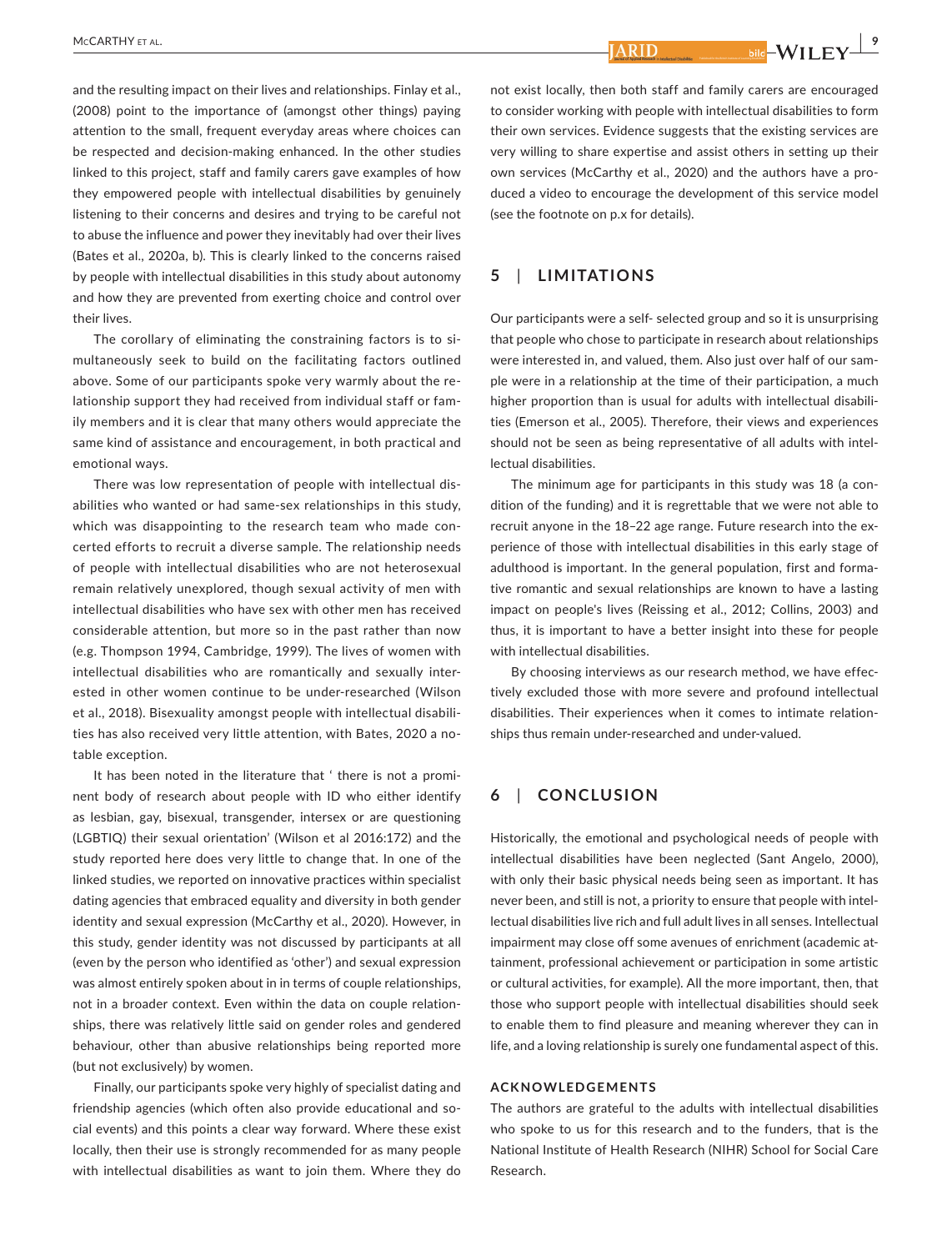#### **DISCLAIMER**

The views expressed in this paper are those of the authors and not necessarily those of the NIHR School for Social Care Research or the Department of Health, NIHR or NHS.

#### **ORCID**

*Michelle McCarthy* <https://orcid.org/0000-0003-1358-2516>

#### **REFERENCES**

- Bates, C. (2019). Supported Loving–developing a national network to support positive intimate relationships for people with learning disabilities. *Tizard Learning Disability Review*, *24*(1), 13–19.
- Bates, C. (2020). "It's nothing to be ashamed of, I'm like, I'm bisexual and I love women, I like men" - Being a Bisexual Person with an Intellectual Disability. *Journal of Bisexuality*, *20*(4), 493–513.
- Bates, C., McCarthy, M., Milne Skillman, K., Elson, N., Forrester-Jones, R., & Hunt, S. (2020a). "Always trying to walk a bit of a tightrope": the role of social care staff in supporting adults with intellectual and developmental disabilities to develop and maintain loving relationships. *British Journal of Learning Disabilities*, *48*(4), 261–268.
- Bates, C., McCarthy, M., Milne Skillman, K., Elson, N., Forrester-Jones, R., & Hunt, S. (2020b). "She misses the subtilties, I help make the invisible visible": Parents' role in supporting adults with intellectual disabilities with relationships. *International Journal of Care and Caring*.
- Bates, C., Terry, L., & Popple, K. (2017). Partner selection for people with intellectual disabilities. *Journal of Applied Research in Intellectual Disabilities*, *30*(4), 602–611.
- Björnsdóttir, K., Stefánsdóttir, Á., & Stefánsdóttir, G. V. (2017). People with intellectual disabilities negotiate autonomy, gender and sexuality. *Sexuality and Disability*, *35*(3), 295–311.
- Cambridge, P. (1999). Considerations for informing safer sex education work with men with learning disabilities. *British Journal of Learning Disabilities*, *27*(4), 123–126.
- Care Quality Commission (2019). *Relationships and sexuality in adult social care services*. Available from [https://www.cqc.org.uk/sites/default/](https://www.cqc.org.uk/sites/default/files/20190221-Relationships-and-sexuality-in-social-care-PUBLICATION.pdf) [files/20190221-Relationships-and-sexuality-in-social-care-PUBLI](https://www.cqc.org.uk/sites/default/files/20190221-Relationships-and-sexuality-in-social-care-PUBLICATION.pdf) [CATION.pdf](https://www.cqc.org.uk/sites/default/files/20190221-Relationships-and-sexuality-in-social-care-PUBLICATION.pdf) (last accessed 5.10.20)
- Collins, W. A. (2003). More than myth: The developmental significance of romantic relationships during adolescence. *Journal of Research on Adolescence*, *13*(1), 1–24.
- Dept of Health (2001). *Valuing People: A New Strategy for Learning Disability for the 21st Century*. Available from [https://assets.publi](https://assets.publishing.service.gov.uk/government/uploads/system/uploads/attachment_data/file/250877/5086.pdf) [shing.service.gov.uk/government/uploads/system/uploads/attac](https://assets.publishing.service.gov.uk/government/uploads/system/uploads/attachment_data/file/250877/5086.pdf) [hment\\_data/file/250877/5086.pdf](https://assets.publishing.service.gov.uk/government/uploads/system/uploads/attachment_data/file/250877/5086.pdf) (last accessed 24.8.20)
- Emerson, E., Malam, S., Davies, I., & Spencer, K. (2005). *Adults with Learning Disabilities in England 2003/4*. Health and Social Care Information Centre, London.
- English, B., & Tickle, A. (2018). Views and experiences of people with intellectual disabilities regarding intimate relationships: A qualitative metasynthesis. *Sexuality and Disability*, *36*(2), 149–173.
- Finlay, W. M., Walton, C., & Antaki, C. (2008). Promoting choice and control in residential services for people with learning disabilities. *Disability & Society*, *23*(4), 349–360.
- Fulford, C., & Cobigo, V. (2018). Friendships and intimate relationships among people with intellectual disabilities: A thematic synthesis. *Journal of Applied Research in Intellectual Disabilities*, *31*(1), e18–e35.
- Harris, L., & Sheehan, R. (2017). Hospital care for people with learning disability. *British Journal of Hospital Medicine*, *78*(10), C156–C160.
- Hollomotz, A. (2011). *Learning difficulties and sexual vulnerability*. Jessica Kingsley.
- Hollomotz, A. (2018). Successful interviews with people with intellectual disability. *Qualitative Research*, *18*(2), 153–161.
- Kelly, G., Crowley, H., & Hamilton, C. (2009). Rights, sexuality and relationships in Ireland: 'it'd be kind of nice to be trusted'. *British Journal of Learning Disabilities*, *37*, 308–315.
- Kempton, W., & Kahn, E. (1991). Sexuality and people with intellectual disabilities: A historical perspective. *Sexuality and Disability*, *9*(2), 93–111.
- Lafferty, A., McConkey, R., & Taggart, L. (2013). Beyond friendship: The nature and meaning of close personal relationships as perceived by people with learning disabilities. *Disability & Society*, *28*(8), 1074–1088.
- Lesseliers, J. (1999). A right to sexuality? *British Journal of Learning Disabilities*, *27*, 137–140.
- Lofgren-Martenson, L. (2004). "May I?" about sexuality and love in the new generation with intellectual disabilities. *Sexuality and Disability*, *22*, 197–207.
- Malli, M. A., Sams, L., Forrester-Jones, R., Murphy, G., & Henwood, M. (2018). Austerity and the lives of people with learning disabilities. A thematic synthesis of current literature. *Disability & Society*, *33*(9), 1412–1435.
- McCarthy, M. (1999). *Sexuality and women with learning disabilities*. Jessica Kingsley Publishers.
- McCarthy, M., Hunt, S., & Milne-Skillman, K. (2017). 'I know it was every week, but I can't be sure if it was every day: Domestic violence and women with learning disabilities. *Journal of Applied Research in Intellectual Disabilities*, *30*(2), 269–282.
- McCarthy, M., Milne Skillman, K., Elson, N., Bates, C., Forrester-Jones, R., & Hunt, S. (2020). Making connections and building confidence: a study of specialist dating agencies for people with intellectual disabilities. *Sexuality and Disability*, *38*, 3–18. [https://doi.org/10.1007/](https://doi.org/10.1007/s11195-020-09619-2) [s11195-020-09619-2](https://doi.org/10.1007/s11195-020-09619-2)
- McDonald, K. E., Kidney, C. A., & Patka, M. (2013). 'You need to let your voice be heard': research participants' views on research. *Journal of Intellectual Disability Research*, *57*(3), 216–225.
- Nolsoe, E. (2020). How do people find love? [https://yougov.co.uk/topics/](https://yougov.co.uk/topics/relationships/articles-reports/2020/02/13/how-do-brits-find-love) [relationships/articles-reports/2020/02/13/how-do-brits-find-love](https://yougov.co.uk/topics/relationships/articles-reports/2020/02/13/how-do-brits-find-love)
- Ottmann, G., & Crosbie, J. (2013). Mixed method approaches in openended, qualitative, exploratory research involving people with intellectual disabilities: A comparative methods study. *Journal of Intellectual Disabilities*, *17*(3), 182–197.
- Race Disparity Unit (2020). *Ethnicity facts and figures: Ethnic group summaries*. [https://www.gov.uk/government/collections/ethnicity](https://www.gov.uk/government/collections/ethnicity-facts-and-figures-ethnic-group-summaries)[facts-and-figures-ethnic-group-summaries](https://www.gov.uk/government/collections/ethnicity-facts-and-figures-ethnic-group-summaries)
- Reissing, E. D., Andruff, H. L., & Wentland, J. J. (2012). Looking back: the experience of first sexual intercourse and current sexual adjustment in young heterosexual adults. *Journal of Sex Research*, *49*(1), 27–35.
- Rojas, S., Haya, I., & Lázaro-Visa, S. (2016). 'My great hope in life is to have a house, a family and a daughter': Relationships and sexuality in intellectually disabled people. *British Journal of Learning Disabilities*, *44*(1), 56–62.<https://doi.org/10.1111/bld.12110>
- Rushbrooke, E., Murray, C., & Townsend, S. (2014). The experiences of intimate relationships by people with intellectual disabilities: A qualitative study. *Journal of Applied Research in Intellectual Disabilities*, *27*(6), 531–541. [https://doi.](https://doi.org/10.1111/jar.12091) [org/10.1111/jar.12091](https://doi.org/10.1111/jar.12091)
- Sant Angelo, D. (2000). Learning disability community nursing: addressing emotional and sexual health needs. In: R. Astor, & K. Jeffereys (Eds). *Positive initiatives for people with learning difficulties* (pp. 52– 68.8). MacMillan Press Ltd.
- Sullivan, F., Bowden, K., McKenzie, K., & Quayle, E. (2016). The close relationships of people with intellectual disabilities: A qualitative study. *Journal of Applied Research in Intellectual Disabilities*, *29*(2), 172–184.
- Swango-Wilson, A. (2008). Caregiver perception of sexual behaviors of individuals with intellectual disabilities. *Sexuality and Disability*, *26*(2), 75–81.